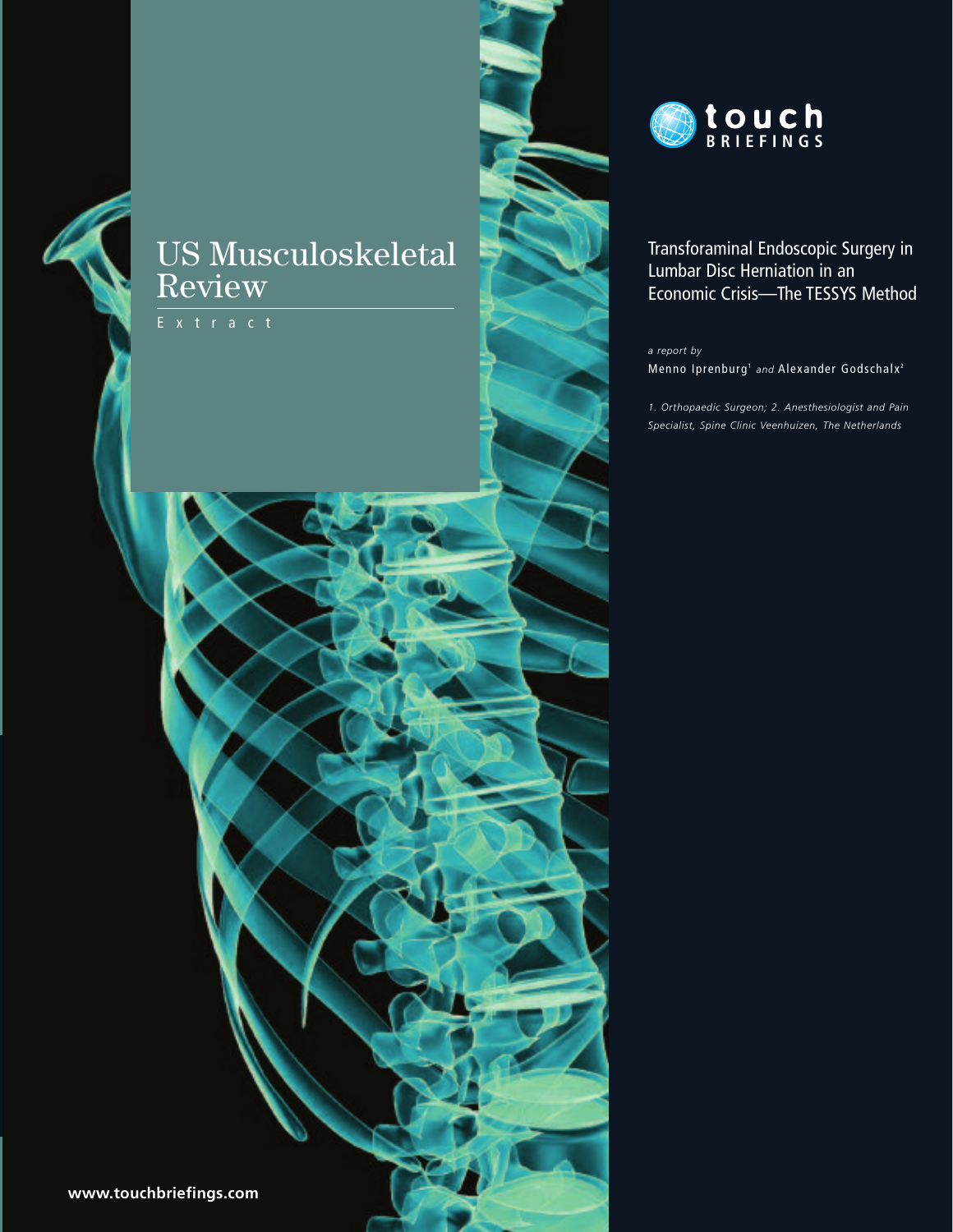# Transforaminal Endoscopic Surgery in Lumbar Disc Herniation in an Economic Crisis—The TESSYS Method

### *a report by*  **Menno Iprenburg1** *and* **Alexander Godschalx <sup>2</sup>**

*1. Orthopaedic Surgeon; 2. Anesthesiologist and Pain Specialist, Spine Clinic Veenhuizen, The Netherlands*

Endoscopic lumbar disc surgery has dramatically changed over the past 10 years. Smaller incisions, fewer complications, and quicker return to work are increasingly important issues in a world where an economic crisis is going on. Patients want to get back to work fast, because they do not want to lose their jobs. In The Netherlands, which has a population of 16 million, the cost of lumbar radicular syndrome (LRS) is estimated at approximately €1.3 billion every year. Medical costs account for the smallest portion of this total amount. In his study, Ruetten<sup>1</sup> came to the conclusion that mean post-operative work disability in the full-endoscopic group was 25 days versus 49 days in the

> The advantages of the lateral position are reduced intra-abdominal pressure and subsequently less bleeding, and a bigger safety zone because, due to gravity, the dura falls to the opposite side.

microscopic group (p<0.01). Considering the large number of spine surgeons who took part in the first Minimally Invasive World Spine Congress in Hawaii in June 2008 and again at the International Society for Minimal Intervention in Spinal Surgery (ISMISS) Congress in Las Vegas, there is rapidly growing interest in minimally invasive spine surgery. This kind of procedure has been proved to be a reliable treatment for several spine disorders.

In the 1970s, Kambin<sup>2,3</sup> and Hijikata<sup>4</sup> started to use specially designed cannulas to perform percutaneous dorsolateral nucleotomy, with a reported satisfactory outcome in 75% of their patients. Later, Yeung,<sup>5</sup> Knight,<sup>6</sup> Ahn,<sup>7</sup> Hoogland, 8-11 and others<sup>12-23</sup> have used more laterally located entrance points with the help of smaller-caliber rod lens fiber optics.

A lateral transforaminal endoscopic entrance is used for the removal of intervertebral herniated disc material. This entrance is less traumatic for the patient than the usual dorsal approach. This method allows access to all herniated discs, except the dorsally dislocated ones. Although the technique is more difficult at the beginning—most surgeons being used to operating on patients who are in the prone position—the author prefers the lateral position. The advantages of the lateral position are reduced intra-abdominal pressure (especially in obese patients) and subsequently less bleeding, and a bigger safety zone because, due to gravity, the dura falls to the opposite side. Both the surgeon and the anesthetist have a better view of the patient, operated on under local

anesthesia and analgo-sedation, and this position enables them to appreciate possible pain reactions more effectively. With flexed hips there will be less lordosis, enabling easier access. The Lasèque test can be carried out intraoperatively and the patient can be asked to move his pr her leg freely to see whether the pain can still be evoked.

### **Operating Technique**

Positioning the patient well is essential: with the help of the image intensifier, it must be possible to view the spine in two directions (anteroposterior and lateral) at an angle of exactly 90°. Confirmation of the position of the annular tear, protrusion, and/or sequestrated disc material can be obtained by intraoperative discography. Depending on the patient's posture, a line is drawn 14–15 cm from the center of the back in case of a herniation at the L5–S1 level; for the L4–5 and L3–4 levels, the line is 1cm and 2cm lower, respectively. Local anesthesia is administered at the entrance site. The needle is set and its position is checked by means of the image intensifier. A guiding wire is placed in the needle after the correct position has been reached. Next, the first conical rod is introduced over the guiding wire and, consequently, the first, second, and third conical tubes are introduced in order to stretch the soft-tissue parts. The second and third conical tubes are then removed and the first reamer is brought in counter-clockwise.

Checking the image intensifier throughout, reaming is carried out up to 1 or 2mm medially from the medial interpedicular line, then the first reamer, conical tube, and rod are removed. The guiding wire remains

> A comparison of the endoscopic transforaminally operated patients with the microscopically operated ones in the Swedish study showed a statistically significantly better result for the endoscopic transforaminally operated group.

in place under all circumstances. For the patient, the first reaming is often the most painful. Over the guiding wire, a second conical rod is introduced up to the required level, then the second conical tube and the second reamer. The same applies for the third conical rod, tube, and reamer.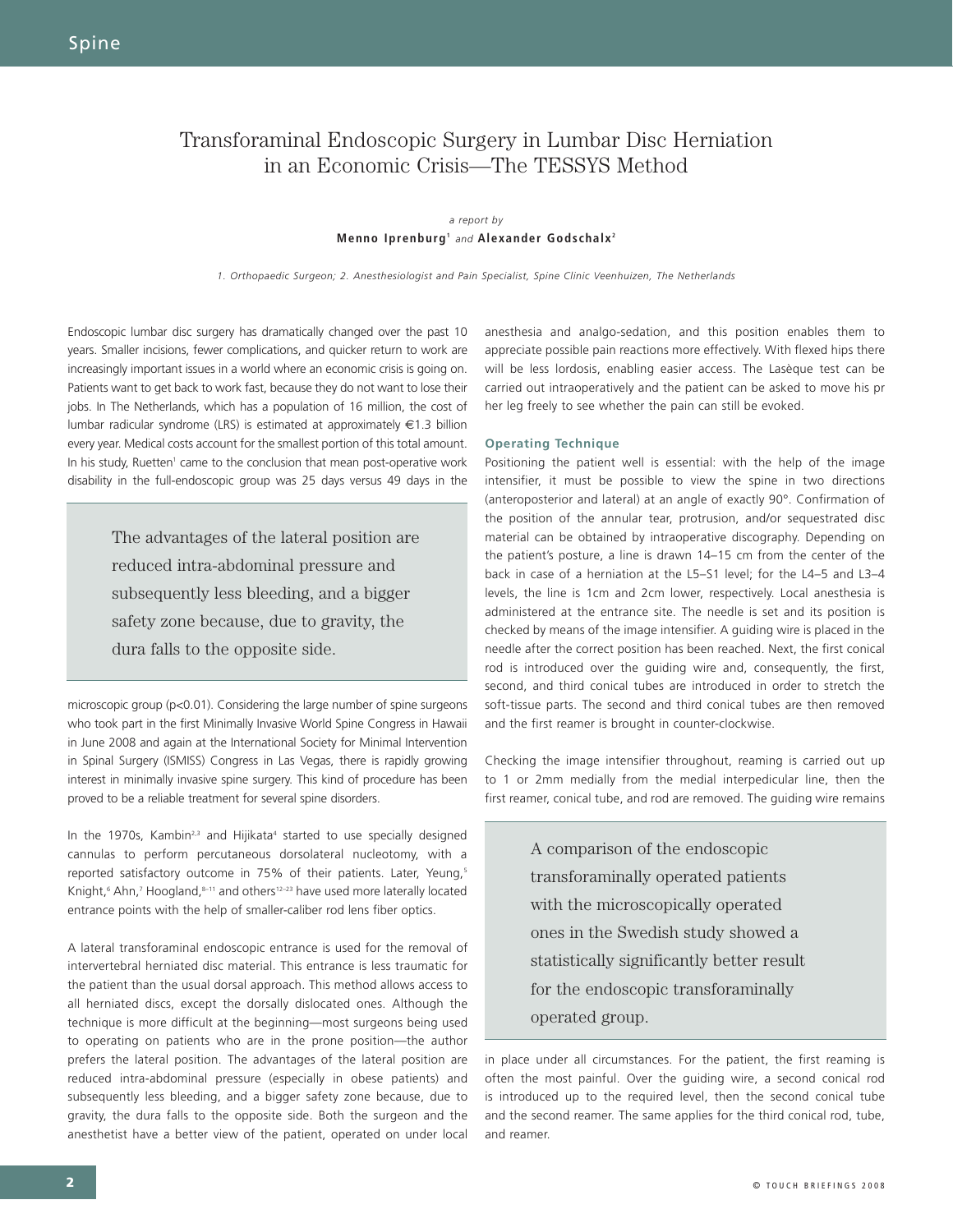**Figure 1: Position of the Working Cannula in Anteroposterior View in a L5–S1 Case**



**Figure 2: Lateral View of the Same Case as Shown in** *Figure 1*



The patient is asked to tell the surgeon if he or she experiences pain under the knee in the case of L4–5 and L5–S1 herniations (see *Figure 3*). Sometimes some pain is felt in the greater trochanter region during reaming, or even some radiating painin the proximal lateral upper leg. Usually, however, the patient is comfortable and able to have a conversation with the anesthesist (vocal anesthesia); excellent co-operation with the anesthesist is essential. The guiding wire and the third conical tube are removed and the working cannula can then be introduced over the third conical rod. Its tip should be located on the hernia. The image intensifier is used to check the position of the working cannula (see *Figure 4*). The foraminoscope can now be introduced and the hernia removed. Sometimes a large sequester can be wholly removed immediately, but in most cases the 'crabmeat' of the degenerated intervertebral disc has to be taken out with a small pair of tongues and rongeurs—and a lot of patience. Intraoperatively, the patient can be asked to move his or her leg to test whether the pain has gone. The Lasèque test can also be carried out.

After removing the hernia, the working cannula is taken out and the skin is closed with an intracutaneously dissolving stich. The patient is usually able to leave the clinic two hours after the operation.

## **Figure 3: Endoscopic Disc Operation of Patient in Lateral Position**



In August 2004 the author began using the transforaminal endoscopic technique. The approach has been developed by Dr Thomas Hoogland, Munich, in co-operation with JoiMax in Karsruhe, Germany.

Up to December 2008, approximately 560 transforaminal endoscopic procedures have been performed, the first 217 in the Wilhelmina Hospital in Assen and the rest in Spine Clinic Iprenburg in Heerenveen/Veenhuizen, The Netherlands.

In the first six months of 2008 we conducted a retrospective study of 255 consecutive patients undergoing single-level transforaminal endoscopic discectomy. The follow-up period in the transforaminal operated group was 12–42 months. The purpose of this study was to compare clinical results with the results of the One-year Report of the Swedish National Spine Register<sup>24</sup> of microscopic discectomies.

#### **Results**

The follow-up period in the transforaminally operated group was 12–42 months. Up to the beginning of July 2008 ,the response rate was 62%. The majority of the surgeries were performed at the L4–5 and L5–S1 levels. During the first 80 endoscopic operations, the recurrence rate was 11%.25 The overall recurrence rate after gaining experience was 6.6% in